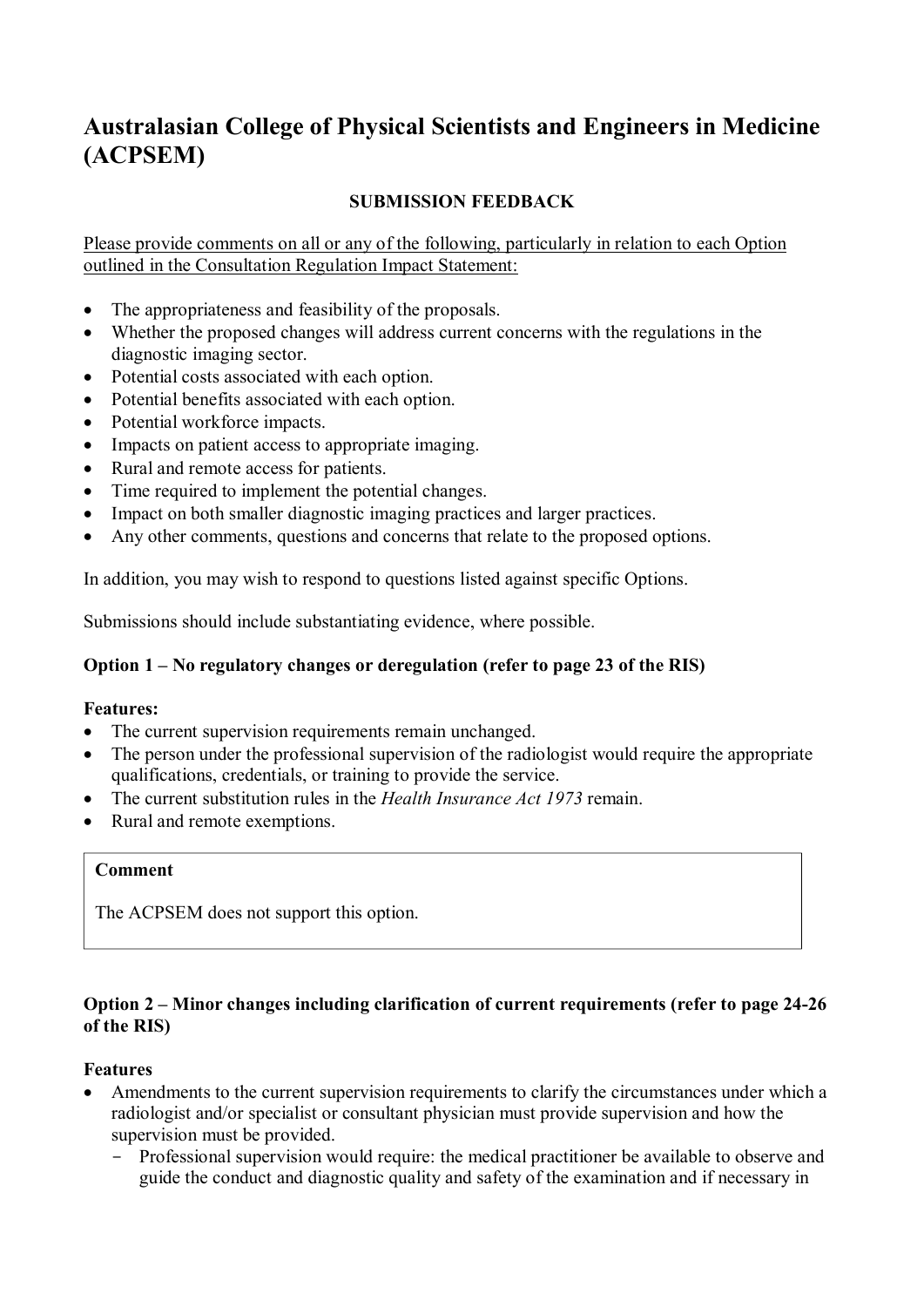accordance with accepted medical practice, attend the patient personally, within a reasonable period of time.

- The personal attendance requirement of musculoskeletal ultrasound would be amended to align with all other ultrasound items.
- The person under the professional supervision of the radiologist would require the appropriate qualifications, credentials, or training to provide the service.
- The current substitution rules in the *Health Insurance Act 1973* remain.
- Rural and remote exemptions.
- Specified qualification requirements for ultrasound providers.
- Definition of diagnostic ultrasound.

## **Comment**

The ACPSEM does not support this option.

#### **Musculoskeletal Ultrasound (refer to page 25-26 of the RIS)**  *Questions:*

- Are the principles as outlined satisfactory to clarify the requirements?
- What reasons, if any, are there for the personal attendance requirements for musculoskeletal ultrasound to remain?
- Would a minimum set of guidelines for 'accepted medical practice' per modality be appropriate?
- What savings are anticipated to be realised from removing the personal attendance requirements for musculoskeletal ultrasound services?
- What additional costs are anticipated to be incurred by requiring a medical practitioner (e.g. radiologist) to be in close proximity to attend on a patient personally within a reasonable period of time in circumstances where this is not currently the situation?
- What other costs (if any) might be associated with the proposed changes?
- What are the potential consequences of the proposed changes?

## **Comment**

The ACPSEM has no comment on this matter.

# **Option 3 – Practice based approach (refer to page 27-34 of the RIS)**

## **Features**

- Amendments to the current supervision requirements to clarify the circumstances under which a radiologist and/or specialist or consultant physician must provide supervision and how the supervision must be provided.
	- Professional supervision would require: the medical practitioner be available to observe and guide the conduct and diagnostic quality and safety of the examination and if necessary in accordance with accepted medical practice, attend the patient personally, within a reasonable period of time.
- The personal attendance requirement of musculoskeletal ultrasound would be amended to align with all other ultrasound items.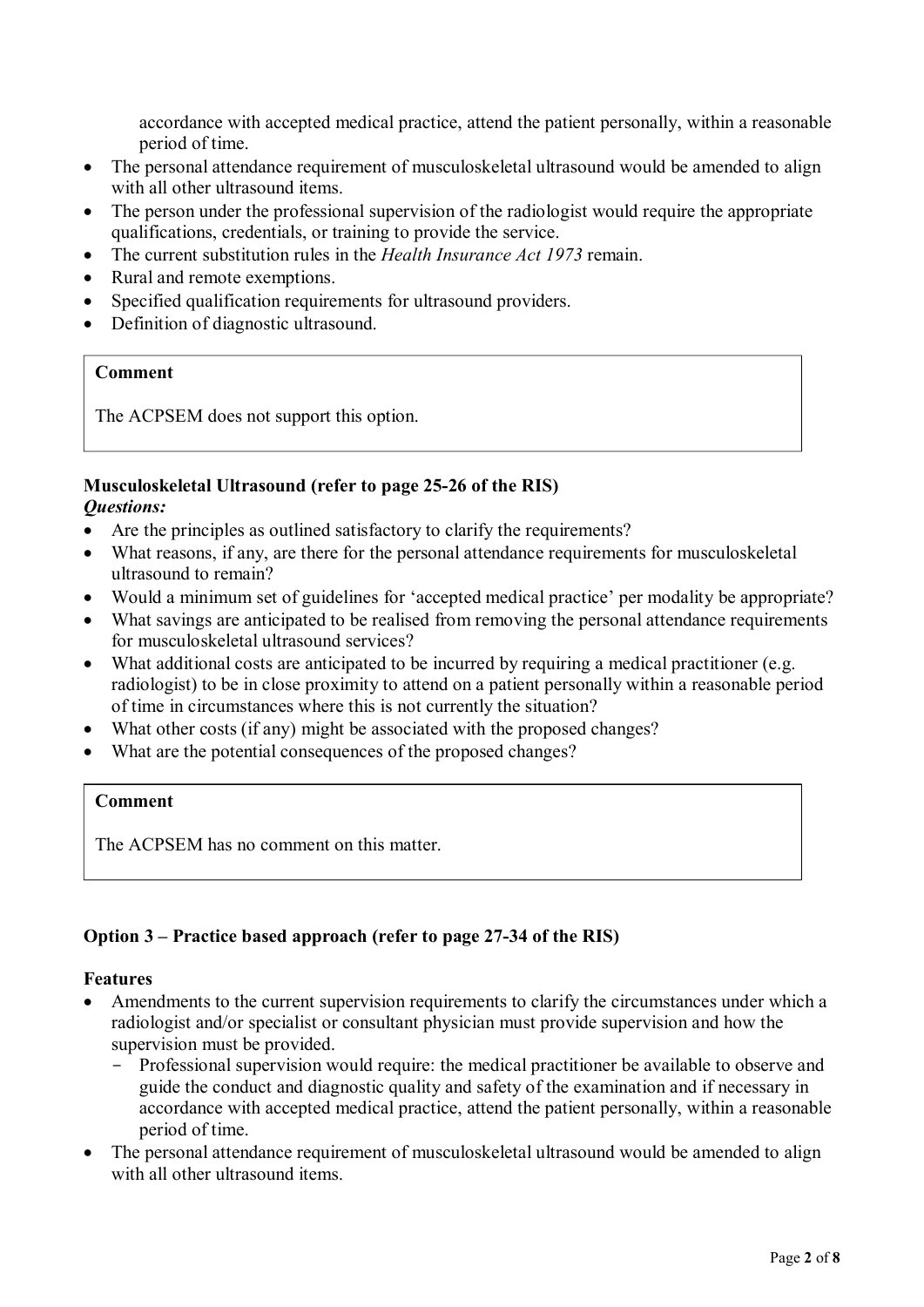- The person under the professional supervision of the radiologist would require the appropriate qualifications, credentials, or training to provide the service.
- Computed Tomography services would only be able to be provided in a comprehensive practice, with the exception of CT of the coronary arteries (items 57360 and 57361).
- Supervision would be tailored to the type of diagnostic imaging practice.
- A comprehensive practice would require a radiologist to be available during agreed operating hours.
- Where a radiologist is on site during ordinary operating hours, the radiologist would be allowed to determine the supervision requirements for the practice and have the flexibility to implement and supervise efficient and effective processes.
- Where a radiologist is on site during ordinary operating hours, the radiologist would be allowed to substitute a requested service for a more appropriate service, without the need for consultation with the requester, if the substituted service has a lower MBS fee than the requested service.
- The current substitution rules in the *Health Insurance Act 1973* remain.
- Where a radiologist is NOT on site during ordinary operating hours, a radiologist must be on site for the performance of the following services:
	- o Mammography;
	- o The administration of contrast; and
	- o Image guided intervention procedures/surgical interventions.
- The reporting and supervising radiologist would not have to be the same person, but practices would be required to maintain records which indicate the name of all the radiologists involved in the service.
- Rural and remote exemptions.
- Specified qualification requirements for ultrasound providers.
- Definition of diagnostic ultrasound.

## **Comment**

- 1. As a general principle, the ACPSEM fully supports the practice based approach as a method of improving quality and safety in the provision of diagnostic imaging, particularly the requirements for radiologist supervision of CT through a comprehensive practice model.
- 2. The ACPSEM believes it is possible for CT of the coronary arteries (CTCA items 57360 and 57361) to be safely and effectively performed outside of a comprehensive practice. Due to the potential for high radiation doses associated with these procedures we are, however, concerned to ensure these practices have in place processes to ensure outcomes of these procedures are closely monitored. The ACPSEM stresses the need for this requirement to cover the radiation related components of procedures, specifically in the form of auditing and benchmarking of procedural radiation risk. We also believe that minimization of population radiation burden is achieved through the continuous evaluation of disease detection rates and clinical outcomes (ensuring that case by case justification for undergoing the procedure is continually monitored).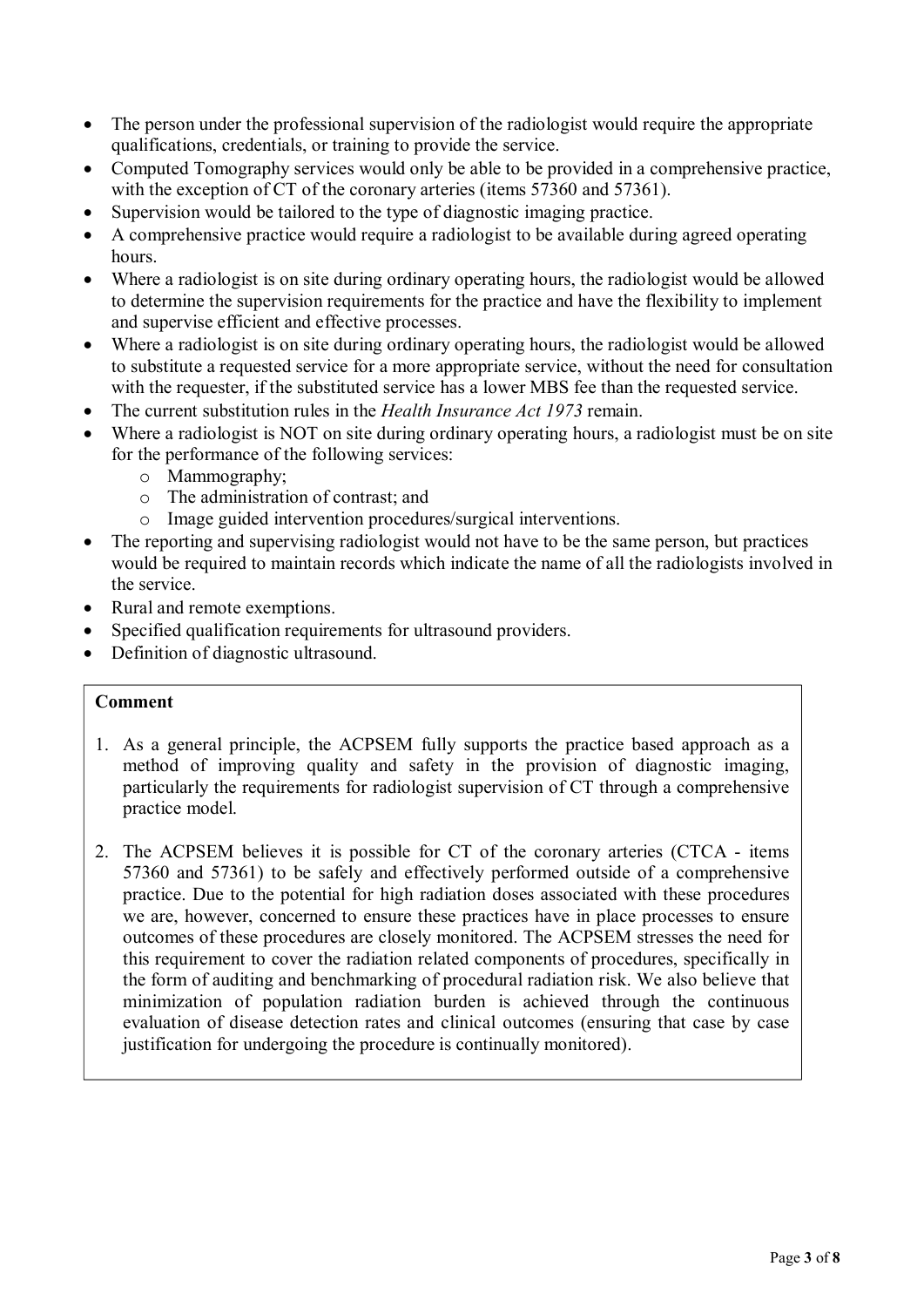- 3. While the ACPSEM agrees that for safety and quality reasons a comprehensive practice should require a radiologist to be available during agreed operating hours, we also recommend that both of these objectives can best be achieved by ensuring that comprehensive practices have access to and make use of the services of a qualified medical physicist as an integral part of their imaging team. Through their unique knowledge and skill set, qualified medical physicists can make a unique and valuable contribution to the establishment and ongoing support of programs aimed at driving clinical quality through optimization of the process of imaging. This is particularly applicable to the areas of imaging technology management and compliance with the requirements of radiation based regulations and guidelines.
- 4. The ACPSEM supports the view that where a radiologist is NOT generally required on site during ordinary operating hours, they must be present for mammography, contrast administration and when image guided intervention procedures/surgical interventions are performed. We do not believe that this requirement should apply in circumstances where the procedures are performed by clinicians specifically trained in the use of contrast such as dedicated cardiovascular imaging services operated either as part of general radiology practices or as standalone cardiovascular imaging services. However, due to the level of radiation risk associated with the procedures performed in these services we believe that benefit would be derived from instituting the same level of auditing and benchmarking described for CTCA procedures (in 2 above). In both instances the quality and safety should be enhanced through involvement of a qualified medical physicist as part of the team. To facilitate the quality and safety agenda, we recommend that practices undertaking cardiovascular imaging be required to participate in the cardiac (CSANZ – ACOR registry) and vascular clinical quality registries (aligned with the RACS guidelines on clinical audit) with a further recommendation that these registries be extended to include radiation metrics as a key outcome measure for procedures involving ionizing radiation based imaging equipment against which individual clinicians and services are audited.
- 5. With regards to the matter of substitution, the ACPSEM believes that optimized use of radiation is achieved if the patient undergoes a procedure that has the best proven record of achieving the required clinical outcome at the lowest procedural and radiation risk (especially where a non-ionizing radiation based imaging technology can achieve the same outcome as one employing ionizing radiation). In general circumstances, radiologists, due to their training, are best placed to make these decisions. This capacity is particularly pertinent where the radiologist is acting to minimize radiation exposure, particularly for vulnerable patient populations such as children and women of child bearing age. To support this outcome, however, the decision making process must be supported by the development and implementation of robust mechanisms to educate and inform radiologists of the radiation risks posed by the imaging modalities and clinical procedures with which they are actually dealing. This requires specific knowledge of the radiation doses involved in their own practices using their technique on their equipment. Due to the wide variation in technology, clinical practice and competence it is not sufficient to just rely on published literature as this can reflect the outcomes achieved in clinical practices and populations remote form the point of care. This requirement underscores the role for routine audit with the scope of audit expanded to include benchmarking (of radiation doses and clinical outcomes) with achievable (best practice) outcomes. Where substitution does take place, the function of audit should specifically review the outcomes of this practice to confirm the impact of the substitution both clinically and financially.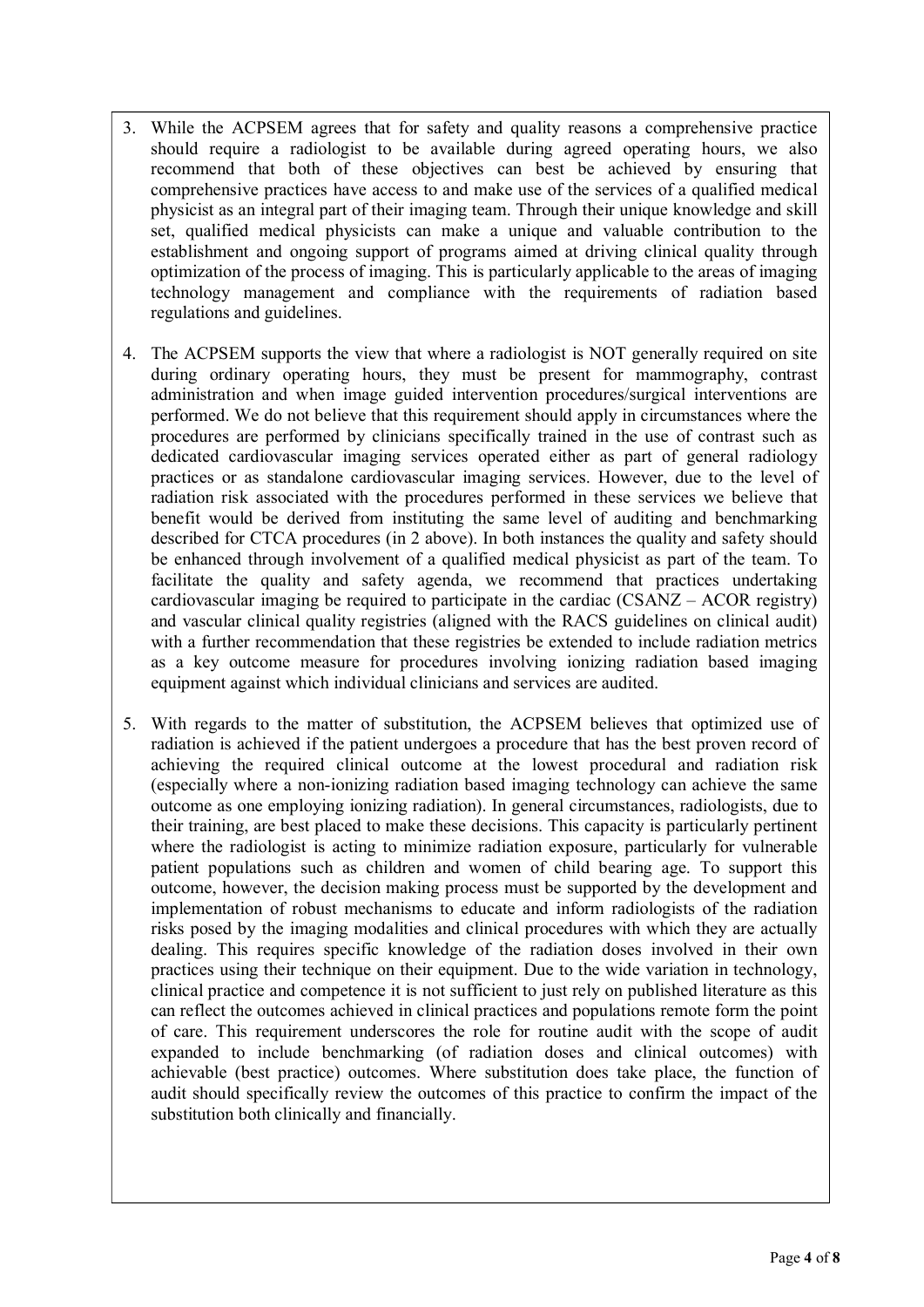#### **A Comprehensive practice (refer to page 28-29 of the RIS)**  *Questions:*

- Are there any other types of practices which have not been identified?
- Are there comprehensive practices that do not currently have a radiologist onsite?
- What are the costs of employing a radiologist onsite during ordinary operating hours?
- What are the costs of non-comprehensive practices expanding to become comprehensive practices?
- Are there enough radiologist for this to occur? What are the barriers?
- Is there any role for standalone CT and, if so, how would current safety and quality concerns be addressed? What will be the impact of this change on providers and patients?
- What other costs (if any) might be associated with the proposed changes?
- What are the potential consequences of the proposed changes?

#### **Comment**

As indicated in the previous broad response to option 3 (point 2) we have general concerns regarding the radiation protection of the patient for standalone CT practices when these are operated in the absence of the governance framework normally associated with larger medical imaging services. Involvement of a qualified medical physicist for expert dosimetry advice and management and optimization of radiation dose would address some of the concerns regarding safety and quality. When coupled with an over-arching program linking radiation use with clinical outcomes monitoring (involving disease detection, referral for treatment and adverse events), this would have a positive impact on patients in terms of ensuring their safety and lowering their radiation dose. For providers there would be an up front cost in utilizing the services of a qualified medical physicist and establishment of a registry but the return on this would be via an overall reduction in population radiation burden (and reduction in overall cancer incidence) coupled with a potential improvement in miss-diagnosis (and the consequent over treatment of those not requiring care or the under treatment of those in clinical need).

#### **Non-radiologist specialist practice (refer to page 30-31 of the RIS)**  *Question*

• Are there any other services currently performed by non-radiology specialists?

#### **Comment**

The RIS document states that the services performed in non-radiologist specialist practices are generally ultrasound services and two CT items (57360 and 57361 related to CT coronary angiography). It is suggested that these procedures do not need to be performed under the supervision of a radiologist.

One major category of imaging practice not covered by these statements is standalone cardiovascular imaging services. It is not uncommon, particularly in private hospitals, for these services to be run independently of any radiology practice (which is usually provided by a 3rd party service contracted to undertake this work). This is quite distinct from the CT issue and as stated in this class of practice, this is presently allowed for under this option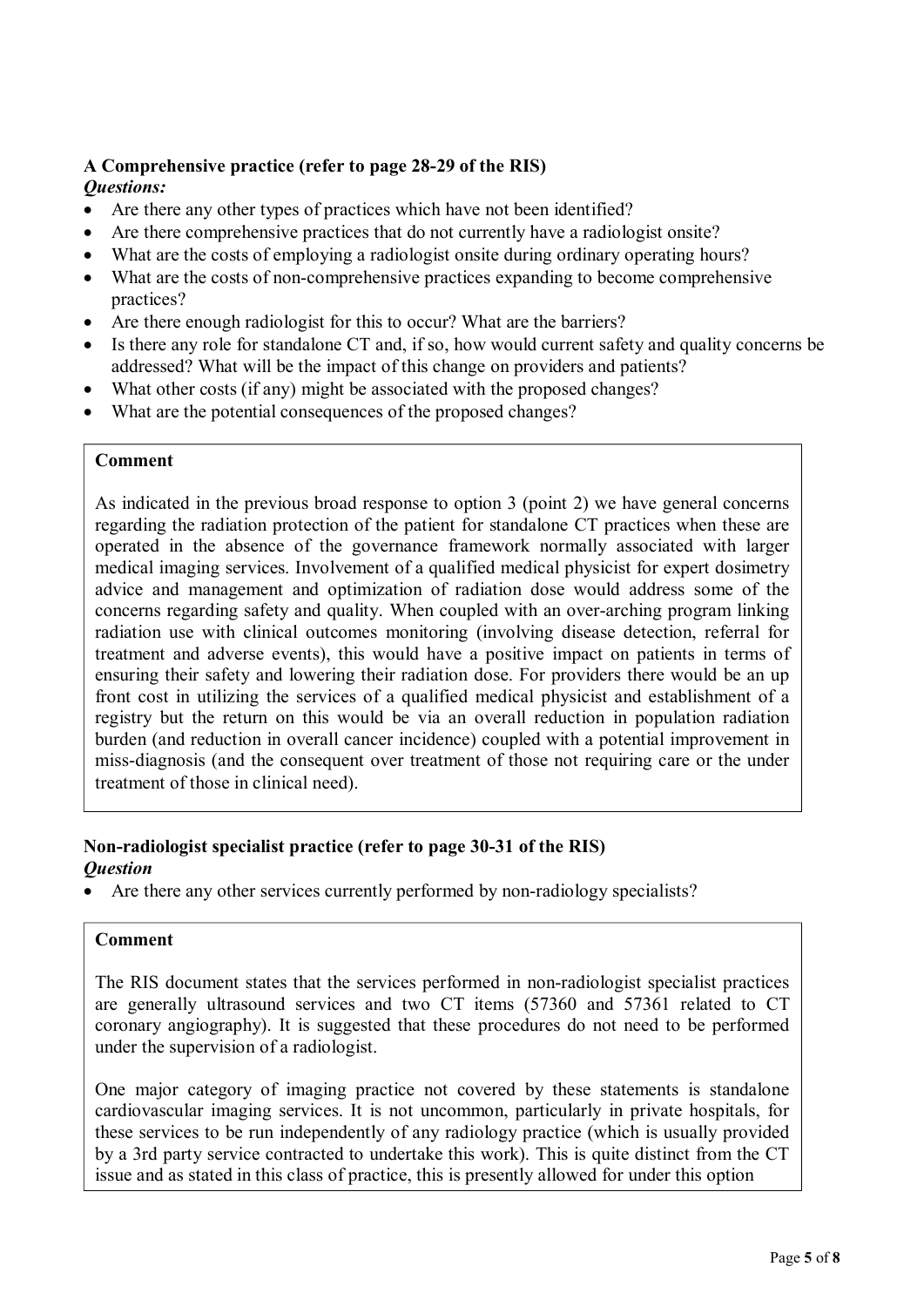As for cardiovascular angiography imaging suites, at least  $30-40\%$  ( $\sim$ 20 of  $\sim$ 50 imaging platforms) of these systems operating in Queensland are run by private hospitals in standalone services. In the overall context of medical imaging workload, while not accounting for a large number of facilities or cases, the types of procedures performed in these services are amongst the most complex imaging procedures with the highest radiation doses and potential for detrimental skin effects.

As these labs are generally operated independently of large radiology services, they are not covered by the same radiation hygiene governance processes (mainly discharged by a qualified medical physicist) which large radiology services may have in place. As the radiation related risks (to both patients and staff) are quite high, these services would benefit from the input of appropriately qualified medical physicists to ensure the technical specification of equipment is appropriate, training of staff in radiation protection is appropriate, that the equipment is maintained and operated in a manner that ensures the outcome for all concerned (primarily the patient) is optimized, that all steps are taken to minimize doses (appropriate PPE is provided, facilities are designed and tested) and that high skin doses are followed up with both the patient and referrer as suggested in the Safety Guide issued by ARPANSA (Australian Radiation Protection and Nuclear Safety Agency, RPS No. 14.1). This expertise is not necessarily provided by the cardiologists or vascular surgeons (who in most cases are visiting medical officers) or radiographers (although these tend to be some of the more clinically competent people involved in imaging).

Quality and safety in this environment can be enhanced through involvement of a qualified medical physicist as part of the team. To facilitate the quality and safety agenda, we recommend that practices undertaking cardiovascular imaging be required to participate in the cardiac (CSANZ – ACOR registry) and vascular clinical quality registries (aligned with the RACS guidelines on clinical audit). We further recommend that these registries be extended to include radiation metrics as a key outcome measure for procedures involving ionizing radiation based imaging equipment against which individual clinicians and services are audited. Finally, state legislation should be amended to make it a requirement of licenses for these faculties to comply with the requirements of RPS 14, in particular, with regards to benchmarking against published Diagnostic Reference Levels and participation in the ARPANSA national DRL program.

# **ADDITIONAL ISSUES FOR CONSULTATION**

## **1. Rural and remote exemptions (refer to page 31-32 of the RIS)**

The intention of having rural exemptions is to ensure patients have access to services without compromising on quality. However, current arrangements for rural exemptions vary for each of the modalities, creating confusion due to an inconsistent approach. The current approach is also difficult to administer.

## *Questions*

- Does the current rule meet its goal of increasing access for patients without comprising on quality?
- Should exemptions be geographically/distance based rather than looking at population base and local availability of specialist services?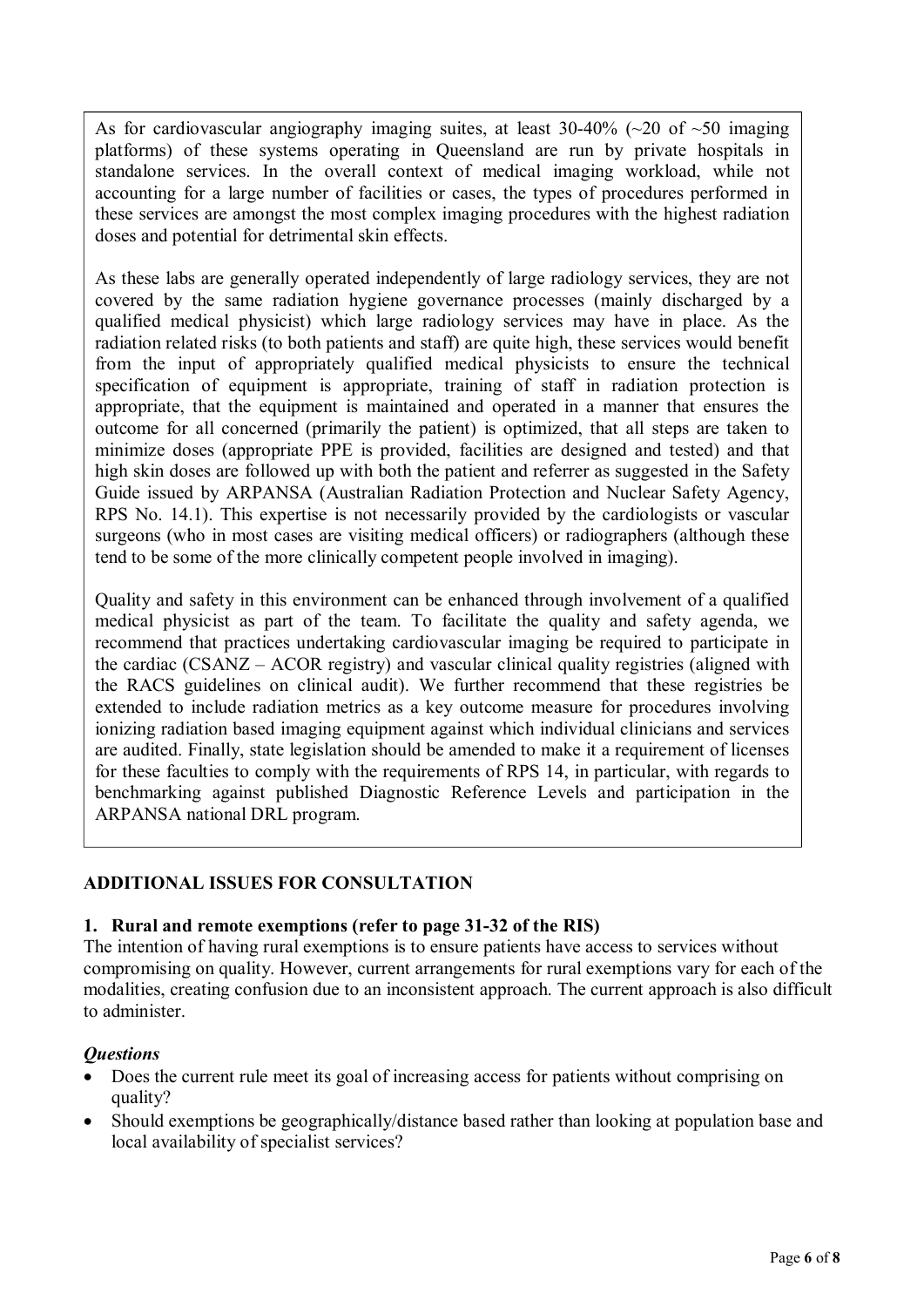- Are there any other mechanisms that provide incentives for local services provision in rural Australia?
- What is the role of tele-radiology? Should it be the only service, or an adjunct the local service provision?
- Should the exemption not be available for certain types of services?

## **Comment**

The ACPSEM has no comment on this matter.

**2. Implementing any changes and the relative role of regulation and the Diagnostic Imaging Accreditation Scheme (DIAS) (refer to page 33-34 of the RIS)** 

The relative role of regulation and accreditation in enhancing the quality framework for MBS funded diagnostic imaging services will be determined following feedback received from stakeholders under this consultation process.

#### *Questions*

- Would changes to supervision be better placed in the DIAS or remain in the regulations?
- How would a practice based supervision approach be incorporated into regulation?
- Is it necessary to have a modality based approach in the regulations (as a minimum) and a practice based approach in accreditation?

#### **Comment**

The ACPSEM has no comment on this matter.

#### **Any additional proposals, suggestions or comments?**

#### **Comment**

The ACPSEM thank the Department for the opportunity to comment on the Regulation Impact Statement (RIS). The main aim of the RIS is to clarify supervision requirements, while also exploring options to improve quality, reduce waste and minimize harm caused by inappropriate, unnecessary and suboptimal diagnostic imaging services. ACPSEM believes that some of the proposed changes in the practice based approach (Option 3), as well as further recommendations that we have made regarding the *radiation protection of the patient* can strengthen the provision of quality, safe and effective diagnostic imaging services in Australia.

In summary, our main recommendations are:

1. Clearer requirements on supervision by radiologists in comprehensive practices are supported. However, radiation protection requires a collaborative approach and we recommend access to the services of a qualified medical physicist to manage the radiation and equipment quality aspects of operation. The qualified medical physicist has specialized expertise in radiation dosimetry and safety that otherwise may not be available. Furthermore, the qualified medical physicist can focus on ensuring radiation protection as their core business.